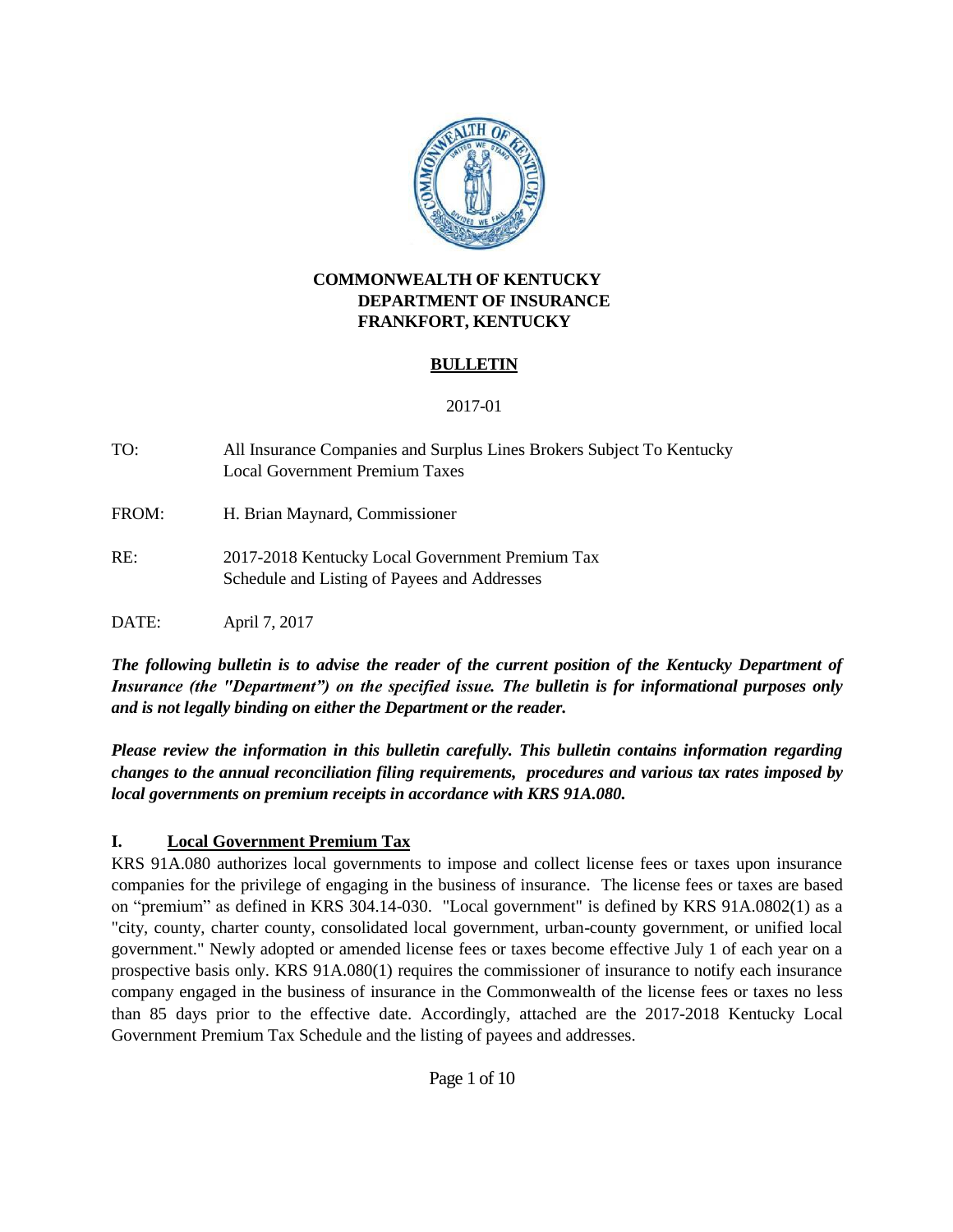Local governments that have adopted or amended their taxes, payees, or addresses since the publication of Revised Bulletin 2016-01 (the 2016-2017 tax schedule) are indicated with an asterisk (\*). **Please also note changes in tax code identifications.**

Surplus lines brokers are subject to the payment of local government premium taxes pursuant to KRS 304.10-180(1)(c). Consequently, surplus lines brokers and insurance companies are obligated to comply with the provisions of KRS Chapter 91A.080. Insurance companies and surplus lines brokers must adopt procedures to conform to the 2017-2018 tax schedule by July 1, 2017. The 2017-2018 tax schedule applies only to **premiums received** July 1, 2017, through June 30, 2018.

# **II. Determination of Tax Liability**

To assist insurance companies and surplus lines brokers in determining the location of an insurance risk, the Department has published an LGPT Risk Location Chart on its website [\(http://insurance.ky.gov/Documents/LGPTRiskLocationChart070212.pdf\)](http://insurance.ky.gov/Documents/LGPTRiskLocationChart070212.pdf). Pursuant to KRS 91A.080, taxes are imposed on insurance risks located within the corporate limits of the local government. An insurance risk may not necessarily be located at the mailing address of the insured. It is imperative the insurance company/surplus lines broker identify the specific county and/or city in which the risk is located in order to properly assess the local government premium taxes. ZIP codes shall not be used to determine local government premium tax liability.

Pursuant to KRS 91A.0806(6), on or after January 1, 2010, an insurance company/surplus lines broker shall employ a verified risk location system or program to assist the insurance company/surplus lines broker in identifying the location of an insurance risk. An insurance company/surplus lines broker may avoid penalties associated with the nonpayment of local government premium taxes provided the insurance company/surplus lines broker utilizes a verified risk location system and performs due diligence in the location of insurance risks in accordance with KRS 91A.0806(4).

The insurance company/surplus lines broker must use the tax rate effective on the first day of the policy term. When an insurance company/surplus lines broker collects a premium as a result of a change in the policy during the policy term, the tax rate used shall be the rate in effect on the effective date of the policy change. The percentage tax rates are to be charged per policy.

# **III. Disclosure of Local Government Premium Tax**

In accordance with KRS 91A.0810 and 806 KAR 2:092, if the local government premium tax is included in the premium charge to the policyholder, the insurance company/surplus lines broker shall disclose the amount of the local government tax charged for the period and the name of the taxing jurisdiction to which the local government tax is due. For newly issued policies, the disclosure shall be included on the policy, the declaration sheet, or the initial billing instrument. For renewed or newly endorsed policies, the disclosure shall be included on the renewal certificate or the billing instrument for each period for which premium or additional premium is charged to the policyholder. Insurance companies/surplus lines brokers should refer to 806 KAR 2:092 for a complete list of instructions regarding the contents of the disclosure.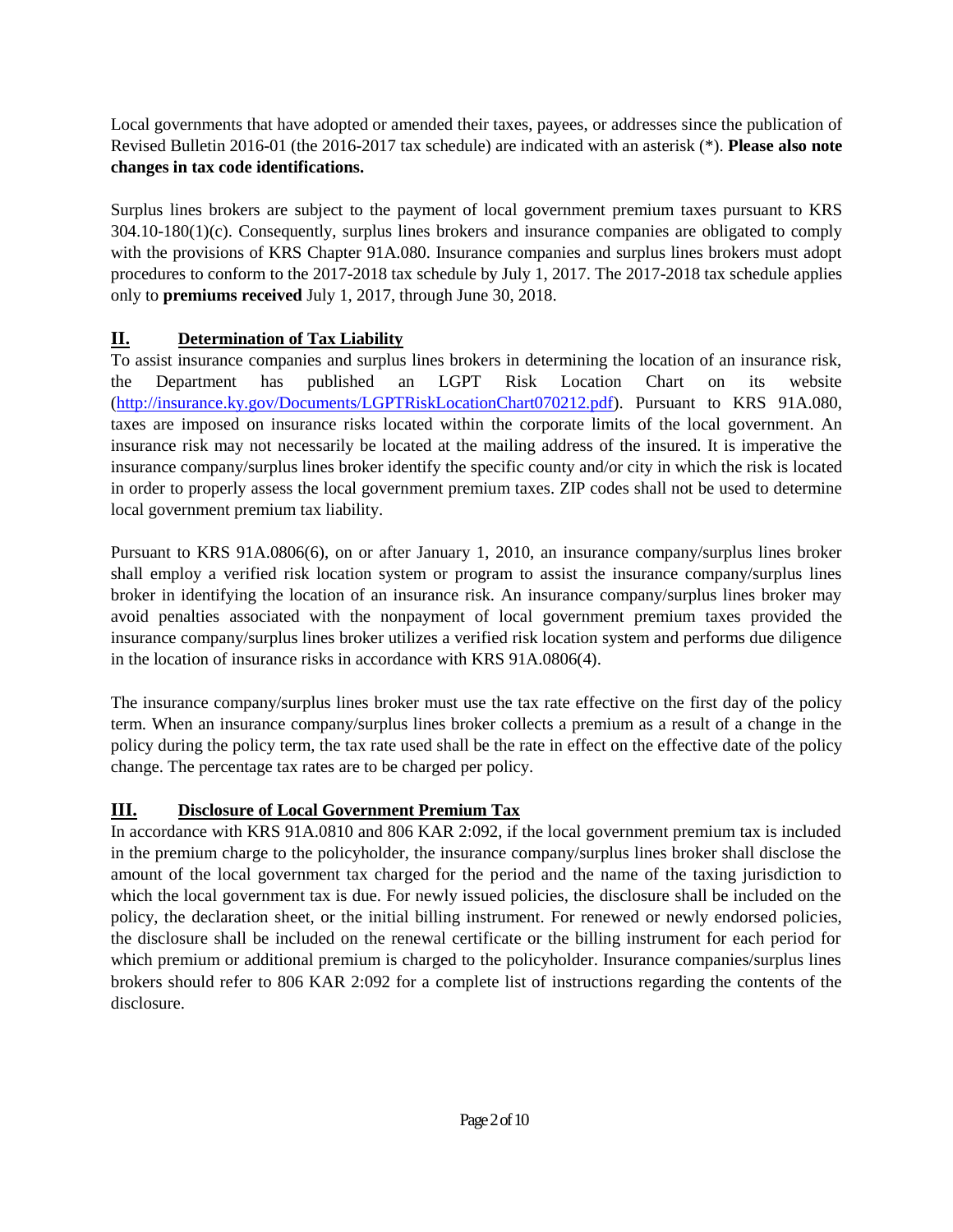Other disclosure provisions include:

- (a) Disclosure of a local government tax shall not be required if the insurance company does not charge the tax to the policyholder.
- (b) If local government premium tax is owed to multiple taxing jurisdictions, the disclosure shall list separately each taxing jurisdiction to which tax is owed.
- (c) If a credit of a city tax is applied to a county tax pursuant to KRS 91A.080(12), and the result is that no tax is owed to the county, the disclosure is not required to include the county in the itemization of taxing jurisdictions required in 806KAR 2:093 (3).
- (d) If a collection fee is included in the amount charged to the policyholder, the disclosure shall state that the amount includes the tax and a collection fee.

# **IV. Special Instructions Related to Surplus Lines Business**

Pursuant to KRS 304.10-180(1)(c), each surplus lines broker is required to pay the local government premium tax in accordance with KRS 91A.080.<sup>1</sup>

Separate quarterly tax returns shall be submitted to the applicable local government by the surplus lines broker. Each return submitted to the local government shall include a listing of the insurance companies that supplied the coverage for which the premiums and taxes are being reported. This information shall be listed in the designated section of Form LGT-141. **Please note that surplus lines brokers are not required to submit a separate Form LGT-141 to each local government for every insurance company through which insurance business was exported.**

Annual reconciliations shall be filed with the Department of Insurance and the applicable local government by the surplus lines broker in accordance with Section XVI of this bulletin. Each return submitted to local governments shall include a listing of the insurance companies that supplied the coverage for which the premiums and taxes are being reported. This information shall be listed in Section III of Form LGT-140. **Please note that surplus lines brokers are not required to submit a separate Form LGT-140 to each local government for every insurance company through which insurance business was exported.**

# **V. Exemptions to Tax Liability**

No license fee or tax shall apply to premiums collected on the following:

<sup>&</sup>lt;sup>1</sup> Please take notice that KRS 304.10-180 has been amended to differentiate between single state and multi-state risks in accordance with the Non-Admitted and Reinsurance Reform Act of 2010 (NRRA). At this time, the Surplus Lines Insurance Multi-State Compliance Compact Commission has insufficient membership to develop rules governing the allocation of premium taxes on multi-state risks. Until such time as the Commission becomes operable, surplus lines brokers should refer to the Department's Advisory Opinion 2011-04 to determine the proper method for tax payments regarding multi state nonadmitted insurance.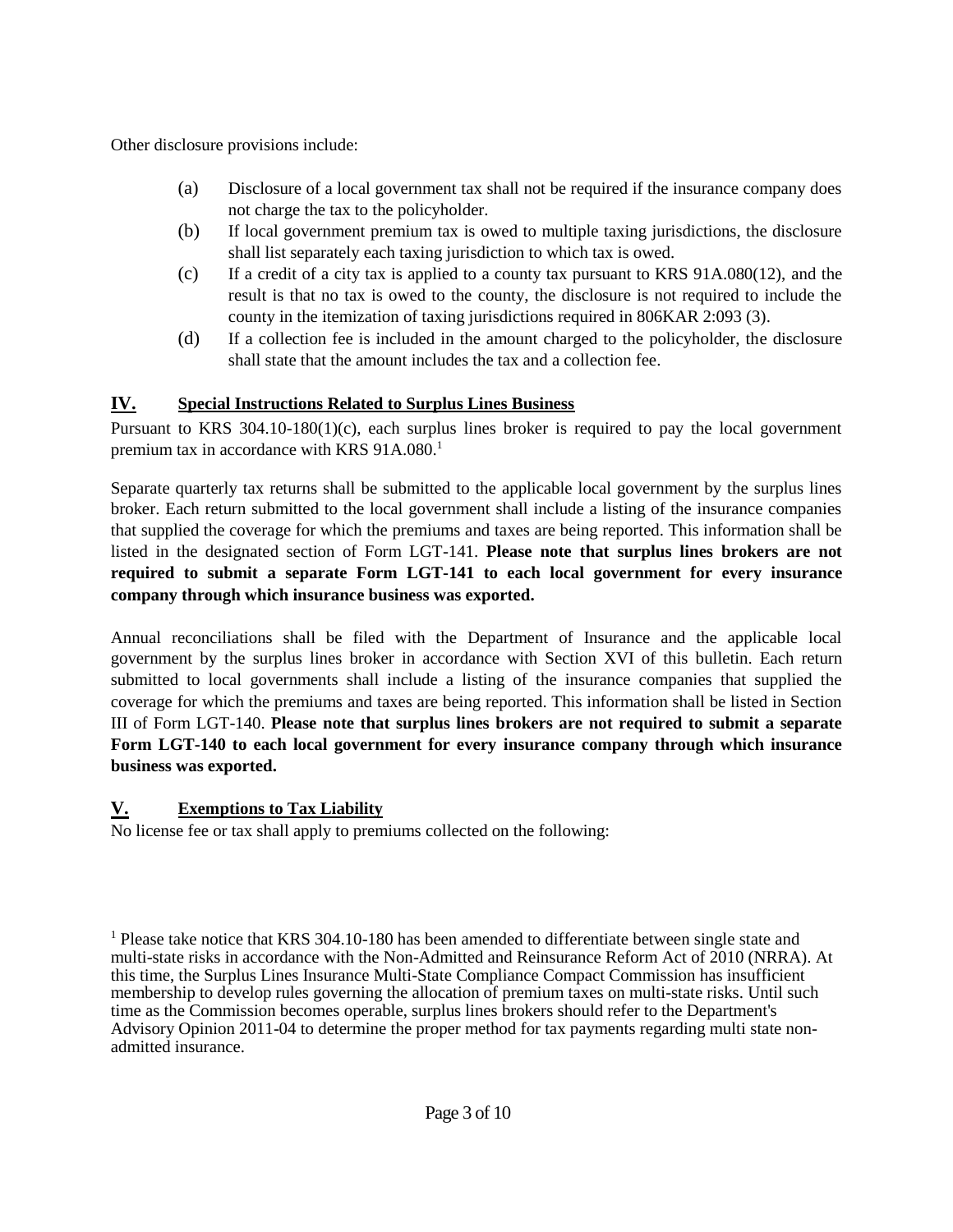- Policies of group health insurance provided for state employees under KRS 18A.225;
- Health insurance policies issued to individuals;
- Workers' compensation insurance;
- Annuities;
- Federal flood insurance:
- Municipal bonds, leases or other debt instruments issued by or on behalf of the local government unless the bonds, leases, or other debt instruments are issued for profit or on behalf of for-profit or private organizations;
- Policies for high deductible health plans as defined in 26 U.S.C. sec.  $223(c)(2)$ , commonly referred to as Health Savings Accounts;
- Policies of insurance, insured or reinsured by the Federal Crop Insurance Corporation. 7 C.F.R. sec. 400.352(b)(2);
- Policies insuring or naming the state or one of its agencies or political subdivisions as an insured and surety bonds where the state or one of its agencies or political subdivisions is the obligee. For the purposes of local government premium tax payments, school districts are considered agencies of the state and policies insuring school districts and bonds with school districts as the obligee are exempt from local government premium taxes; or
- Premiums paid to an insurance company or surplus lines broker by nonprofit self-insurance groups whose membership consists of cities, counties, charter county governments, urban county governments, consolidated local governments, unified local governments, school districts, or any other political subdivisions of the Commonwealth.

No license fee or tax shall apply to policies issued by:

- Entities issued a certificate of authority to do business in Kentucky only as a health maintenance organization pursuant to KRS 304.38-060;
- Entities issued a certificate of authority to do business in Kentucky as a captive insurer pursuant to KRS 304.49-010; or
- Domestic life insurance companies electing to be taxed under the provisions of KRS 136.320 Capital and Surplus Tax.

No county may impose the tax authorized by KRS 91A.080 upon premiums received on policies issued to public service companies that pay ad valorem taxes.

Additional exemptions may apply pursuant to the ordinance enacted by the local government. Please refer to the tax code for each local government (identified on the attached schedule) for additional information.

Unless specifically excluded by ordinance, a local government is not exempt from the payment of local government premium taxes.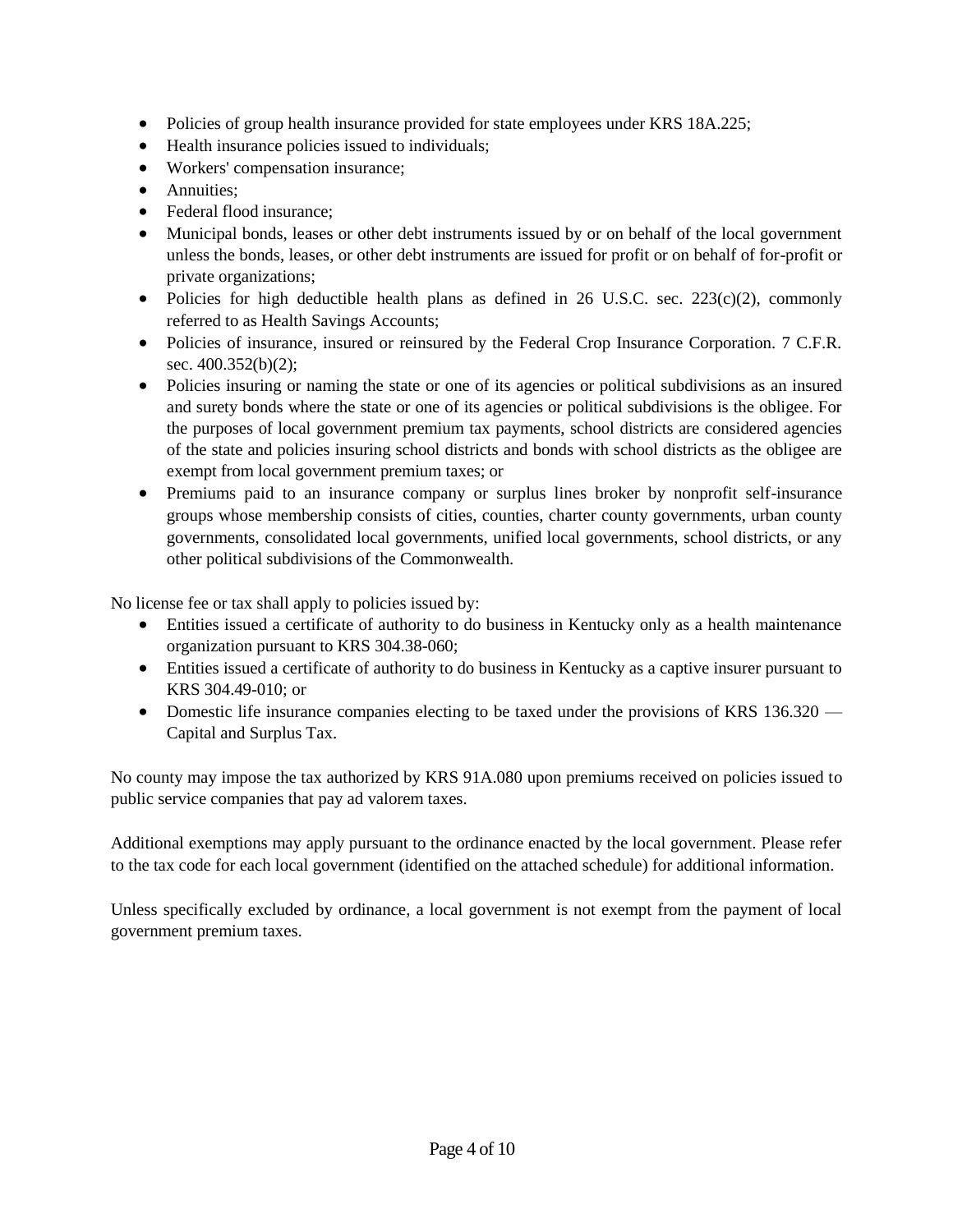### **VI. Indivisible Premium**

KRS 91A.080(8) requires a breakdown of all collections by category of insurance listed in the statute. Therefore, the appropriate premium must be allocated to the various lines before the applicable tax is calculated. For indivisible premiums, a weight of two-thirds of the premium must be given to the fire provision and one-third of the premium to the property and casualty provisions before determining the tax.

### **VII. Tax on Life Insurance**

The tax on life insurance shall be based on the first year's premiums and applied to the amount actually collected within the first year.

## **VIII. Minimum Taxes**

In some instances, a local government will enact a tax percentage as well as a minimum tax amount. In these instances, the policyholder may be responsible for payment of the calculated tax amount, based on the tax percentage, if the insurance company/surplus lines broker passes the tax to the policyholder. The insurance company/surplus lines broker is responsible for the difference between the calculated tax amount and the minimum tax amount. If the calculated tax, based on the tax percentage, is less than the stated minimum tax, the insurance company must pay the minimum amount. If a local government has adopted only a minimum tax, the minimum tax shall be paid quarterly, per insurance company, and is not chargeable to the policyholder.

# **IX. Flat Fees**

Flat fees shall be paid quarterly, per insurance company, and are not chargeable to the policyholder.

## **X. Collection Fees**

Pursuant to KRS 91A.080(4) and 806 KAR 2:150, a reasonable collection fee may be charged and retained by the insurance company or its agent. The collection fee shall not be more than fifteen percent (15%) of the tax collected and remitted to the local government or two percent (2%) of the taxable premium, whichever is less. This fee is in addition to the tax payable.

If a refund or credit of a tax is received by an insurance company/surplus lines broker that passed the tax on to the policyholder, and the amount refunded or credited is not owed to another local government, the insurance company/surplus lines broker is required to pay the full amount of the tax refund or credit, including any collection fee that has been retained, to the policyholder. In accordance with 806 KAR 2:150 Section 2(5), a collection fee refunded shall be returned to the policyholder on a pro rata basis in the same manner that the refund of the tax is made.

## **XI. Appeals for Tax Refunds, Credits, or Assessments**

KRS 91A.0804 provides a sole and exclusive method for the filing of amended returns and requests or assessments by an insurance company/surplus lines broker, local government, or policyholder for nonpayment, underpayment, or overpayment of any license fee or tax imposed pursuant to KRS 91A.080. The procedures outlined in KRS 91A.0804 must be followed in order to properly request a refund or assessment related to nonpayment, underpayment, or overpayment of local government taxes.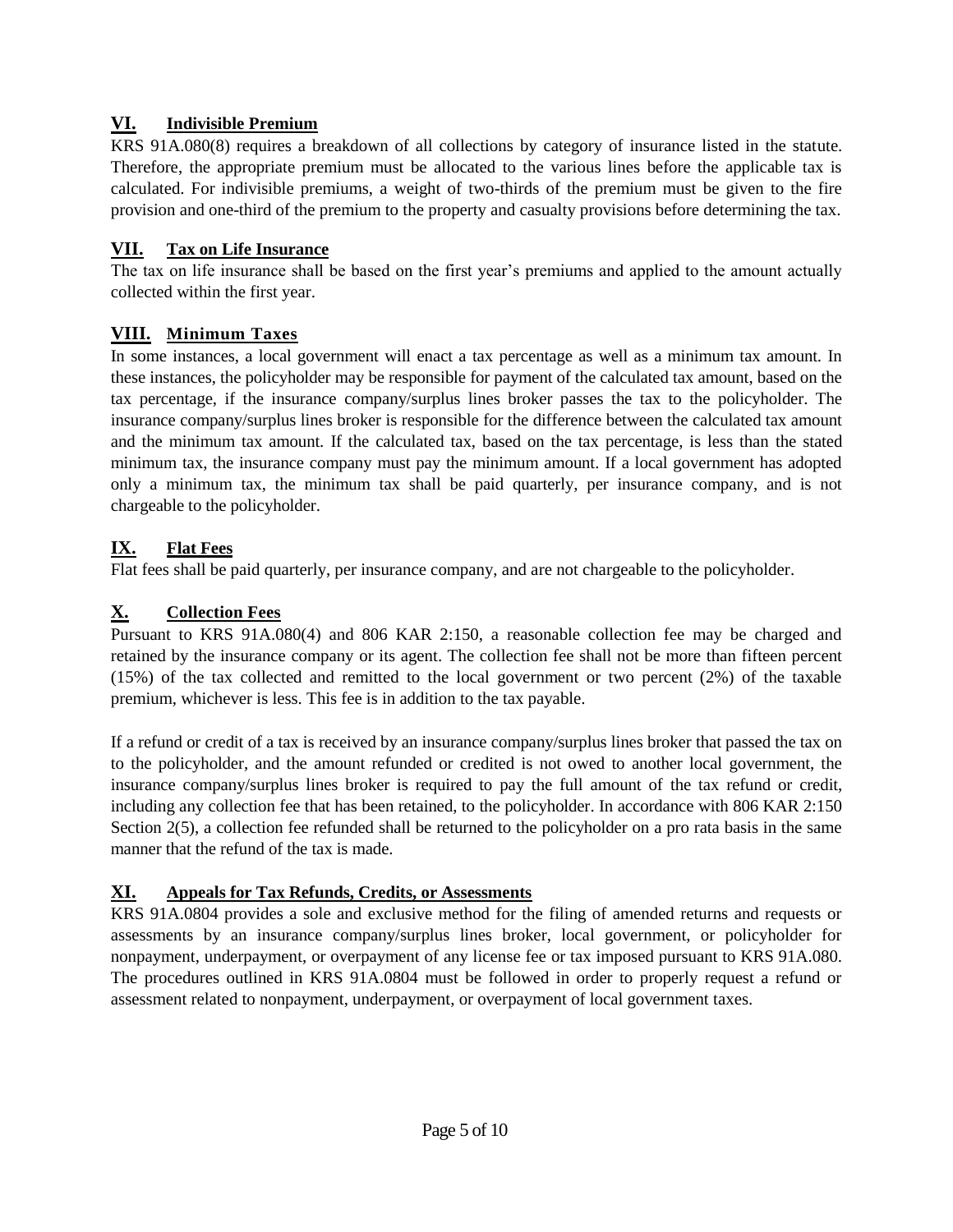For tax periods beginning after December 31, 2008, all amended returns, requests for refunds or credits, and assessments shall be made within two years of the due date of the annual reconciliation (March 31) for the tax period during which the error was made. However, in the case of fraudulent failure to file a return or the filing of a fraudulent return, the underpayment may be assessed at any time.

## **XII. Unearned Premiums**

In accordance with KRS 91A.080(3), when premiums are returned to policyholders, as in the instance of a policy cancellation, the license fee or tax shall be returned by the insurance company/surplus lines broker to the policyholder pro rata on the unexpired amount of the premium. The license fee or tax shall be returned at the same tax rate at which it was collected and shall be taken as a credit by the insurance company/surplus lines broker on its next quarterly report to the local government. Returned premiums shall be reported on the annual reconciliation Form LGT-140. If the tax rate of the returned premium is different from the tax rate of the quarter in which it was returned, the returned premiums and the rate at which they were returned must be listed as a separate line item.

The appeal procedures, outlined in KRS 91A.0804 and referenced in Section XII of this bulletin do not apply to credits claimed in accordance with KRS 91A.080(3).

### **XIII. Credit for City Tax Against County Tax**

KRS 91A.080(12) requires insurance companies to credit city license fees or taxes against the county license fees or taxes imposed for the same license fees or taxes imposed by the county. This credit only applies if the county ordinance was enacted on or after July 13, 1990.

For reporting purposes, a credit of the city license fees or taxes against the county license fees or taxes must be taken and an LGT-142 form attached to the quarterly filing (Form LGT-141) and the annual reconciliation (Form LGT-140) if all of the following are true:

- The risk is located within the city limits;
- The county in which the city is located also imposes a tax;
- The county issued its ordinance on or after July 13, 1990; and
- The county license fee or tax for the applicable category (life, health, casualty, etc.) is higher than the city license fee or tax.

If a credit is required, the insurance company must pay the license fee or tax due to the city and pay the balance due to the county.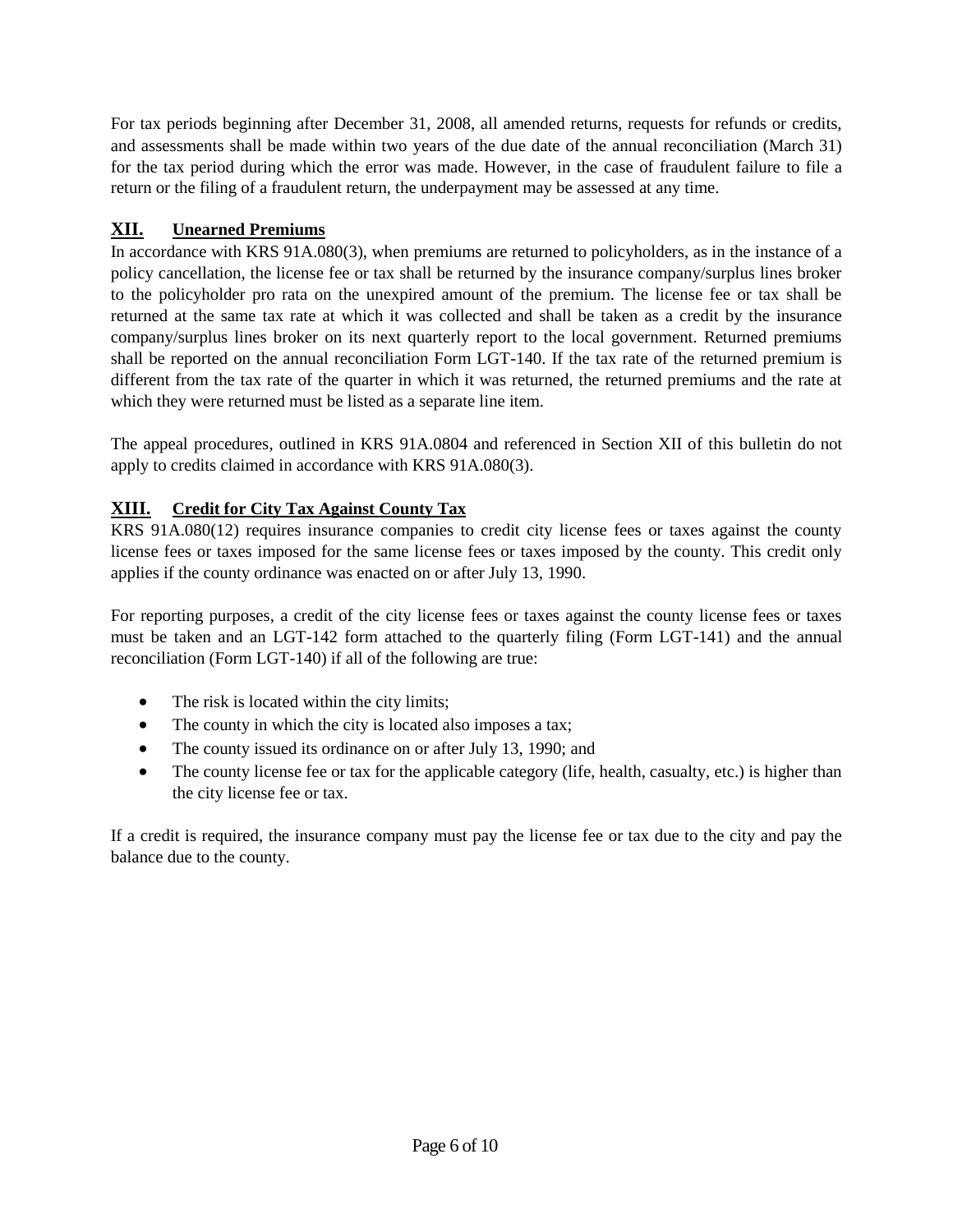| <b>Bullitt County</b>                   | <b>Meade County</b>                         |
|-----------------------------------------|---------------------------------------------|
| Mount Washington<br>$\bullet$           | Ekron (Except Health and Life)<br>$\bullet$ |
| <b>Hopkins County</b>                   | Menifee County                              |
| Dawson Springs (Only Life)<br>$\bullet$ | $\bullet$ Frenchburg                        |
| Pulaski County                          | <b>Henderson County</b>                     |
| Science Hill<br>$\bullet$               | • Robards                                   |
| <b>Trimble County</b>                   | <b>Knott County</b>                         |
| Milton<br>$\bullet$                     | Hindman<br>$\bullet$                        |
| <b>Floyd County</b>                     |                                             |
| • Wheelwright                           |                                             |

For July 1, 2016, through June 30, 2017, this credit applies to the following local governments:

## **XIV. Quarterly Payment of Taxes**

License fees or taxes are due to the applicable local government 30 days after the end of each calendar quarter. Each insurance company/surplus lines broker shall file separately, using form LGT-141 or a substantially similar form. These forms do not need to be filed with the Department of Insurance. However, pursuant to 806 KAR 2:070 and KRS 304.10-160, these forms must be retained for a minimum period of five years. For more specific information regarding the filing of the quarterly tax return, please refer to the instructions for filing form LGT-141.

### **Quarterly filings should be submitted on form LGT-141 or a substantially similar form.**

### **XV. Penalties**

Pursuant to KRS 91A.080(9), any license fee or tax not paid on or before the due date shall bear interest from the date due until paid. The Department of Revenue has set the interest rate on unpaid or underpaid taxes for 2017 at six percent (6%). Any interest due is payable to the applicable local government. In addition, the local government may assess a ten percent (10%) penalty on a license tax or fee not paid within 30 days after the due date.

If, after an audit requested by a local government, the Department finds that an insurance company/surplus lines broker has willfully engaged in a pattern of business conduct that fails to properly collect and remit the fee or tax imposed by a local government pursuant to the authority granted by KRS 91A.080(7), the Department may assess the responsible insurance company/surplus lines broker an appropriate penalty fee.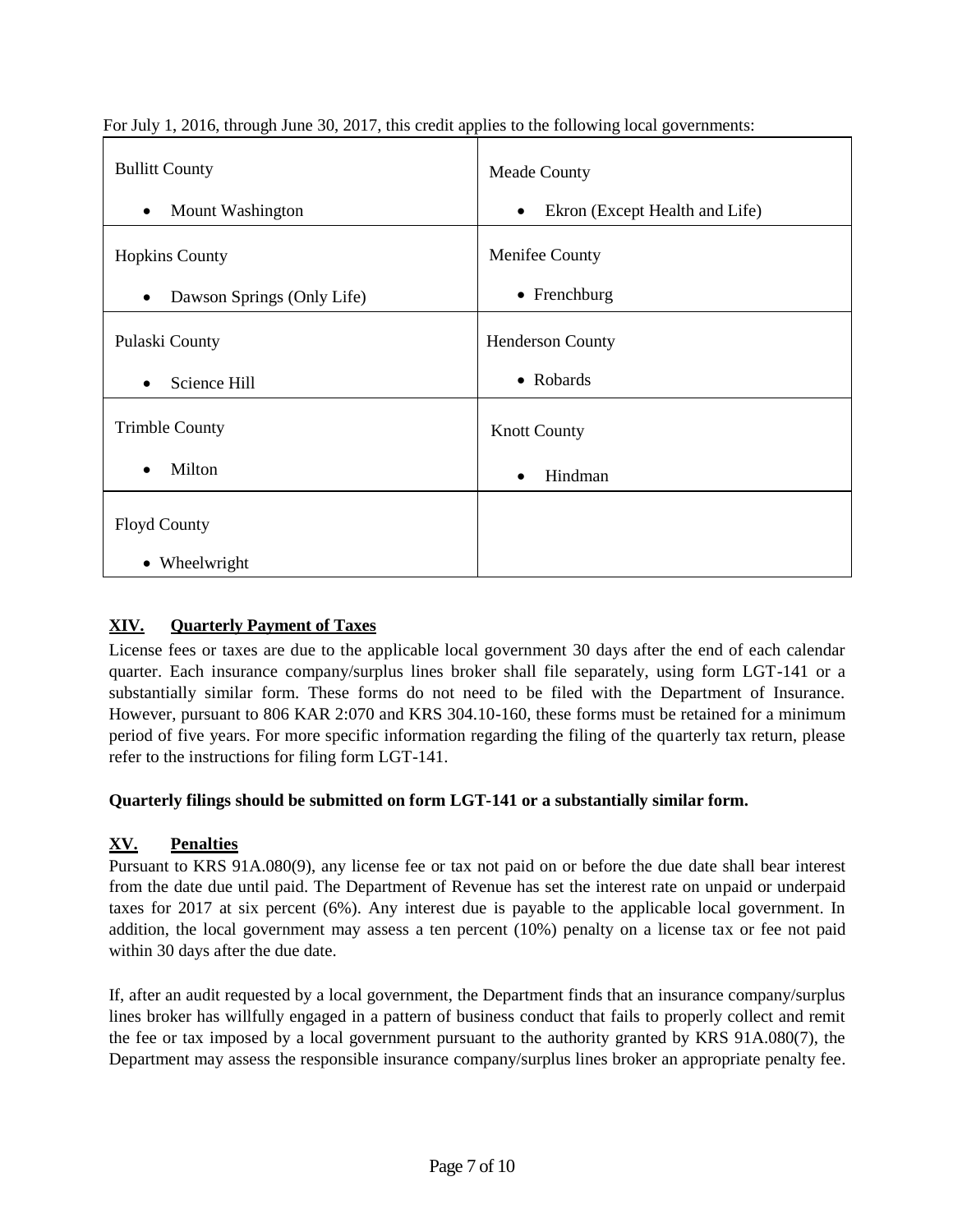The fee may be no greater than ten percent (10%) of the additional license fees or taxes determined to be owed to the local government.

The penalty fee shall be paid to the local government owed the license fee or tax less any administrative costs of the Department in enforcing KRS 91A.080(7). Any insurance company/surplus lines broker held responsible for a penalty fee may request a hearing with the Department. The hearing will be conducted pursuant to KRS 304.2-310 through 304.2-370 regarding the finding of a willful violation and the subsequent penalty fee.

In accordance with KRS 91A.0806(5), upon the presentation of proof that an insurance company has complied with the provisions of KRS 91A.0806(4) by performing due diligence in the location of risks and employing a verified risk location system or an alternative risk location method authorized by KRS 91A.0806(3), the insurance company/surplus lines broker:

- (a) Shall not be subject to penalties for failure to comply with KRS 91A.080 that may otherwise be imposed pursuant to KRS Chapter 304 or KRS 91A.080(7) for failure of a risk of location system to properly locate risks;
- (b) Shall be held harmless from any liability including but not limited to liability for penalties, except for the tax that is due and interest on the tax that an insurance company has failed to timely remit, that would otherwise be due solely as a result of a failure to properly collect and remit the tax or fee levied pursuant to KRS 91A.080 because of failure of a risk location system to properly locate risks; and
- (c) Shall not be subject to penalties under KRS 91A.0804(2)(c).

### **XVI. Annual Reconciliation**

In accordance with KRS 91A.080(8), each insurance company/surplus lines broker shall, on or before March 31 of each year, file the Local Government Premium Tax Annual Reconciliation Report to the applicable local government.

If an insurance company/surplus lines broker has not collected premiums for which a local government premium tax applies, the insurance company/surplus lines broker shall file an annual reconciliation with the Department indicating the reason that no local government premium taxes were due.

A filing fee of \$5.00 per insurance company/surplus lines broker shall be submitted with the annual reconciliation filing in a format compatible with the filing option chosen (see below). The failure to file the annual reconciliation or remit the \$5.00 filing fee constitutes a violation of 806 KAR 2:095 and will result in administrative action.

### **A. Mandatory Electronic Annual Reconciliation Filing Requirements**

The Local Government Premium Tax annual reconciliation report shall be submitted to the Department in an electronic format. **The Department no longer accepts hard copy annual reconciliation reports.**  Users may choose from two electronic options:

Secure File Transfer Protocol ("SFTP"); or 2) eServices Portal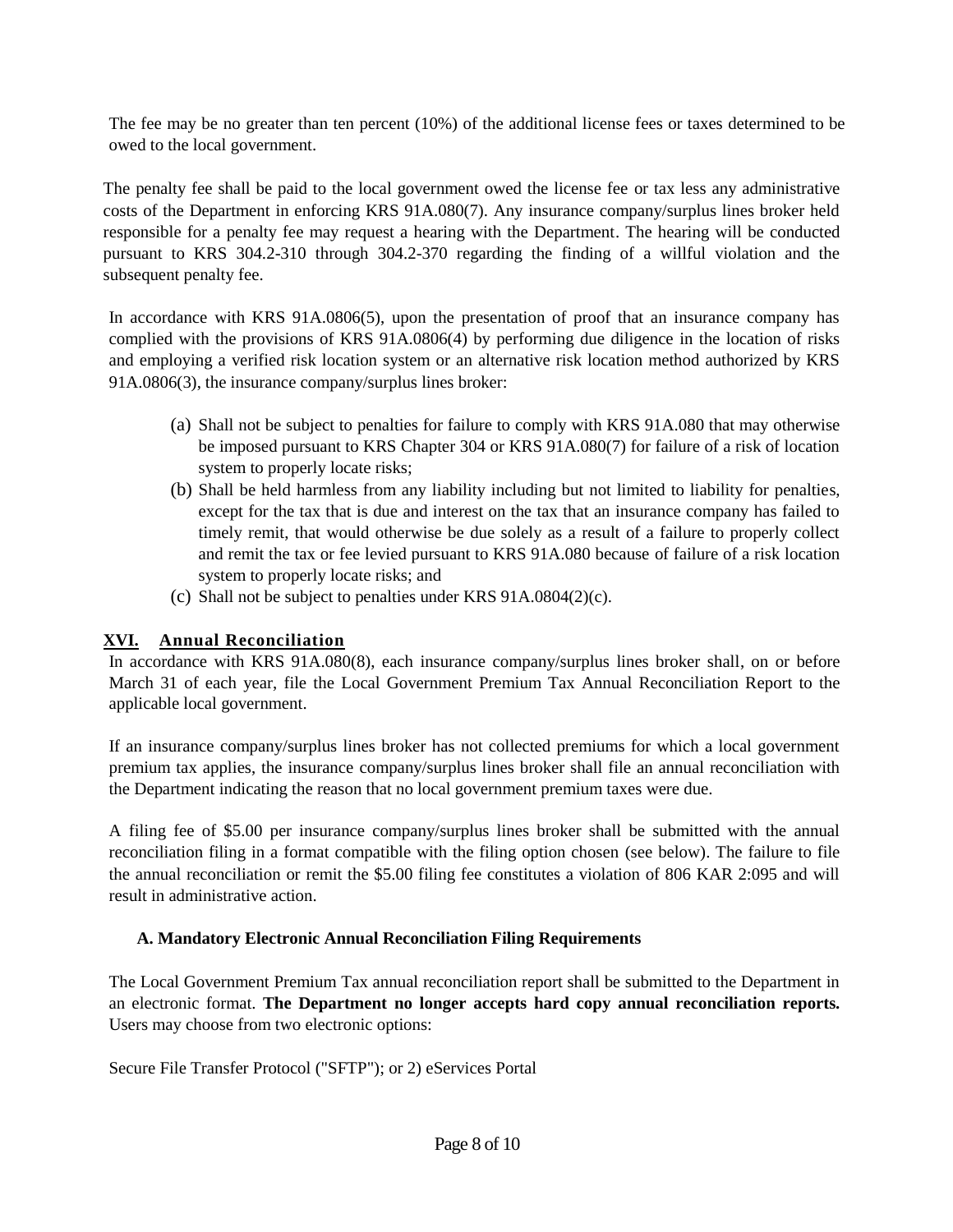Documentation on how to submit electronically is available on the Department of Insurance website, at http://insurance.ky.gov/docs.aspx?Div id=13 under the heading "Annual Reconciliation Electronic Submission."

#### **B. Filing Options and Instructions**

1. Secure File Transfer Protocol ("SFTP")

If choosing the SFTP method, users must request access to the system by contacting the Department at **[DOI.ISHelpDesk@ky.gov](mailto:DOI.ISHelpDesk@ky.gov)** or by calling: (502) 564-6154, ext. 25205.

If the Department has previously approved a test file and assigned a username and password for SFTP access, that username and password will allow access in subsequent years.

- 2. eServicesPortal
- a. Surplus Lines Brokers

Access to electronically submit the annual reconciliation pursuant to KRS 91A.080 will automatically be added to any existing eServices account.

b. Insurance Companies

Insurance companies will need to establish an eServices account. The process to establish an account is outlined in the "User Documentation for Companies" section at: [http://insurance.ky.gov/docs.aspx?Div\\_id=13](http://insurance.ky.gov/docs.aspx?Div_id=13)

c. Local Governments

Local governments that wish to view their data online may do so through eServices. Local governments must request access to view the annual reconciliation data through an email sent to **[DOI.ISHelpDesk@ky.gov](mailto:DOI.ISHelpDesk@ky.gov)** or by calling: (502) 564-6154, ext.25205.

#### **C. Filing the Annual Reconciliation with Local Governments**

The annual reconciliation shall be submitted electronically to the Department. However, insurance companies/surplus lines brokers shall continue to send hard copies of their annual reconciliation reports to local governments. Filing electronically with the Department does not constitute compliance with the filing requirements for local governments.